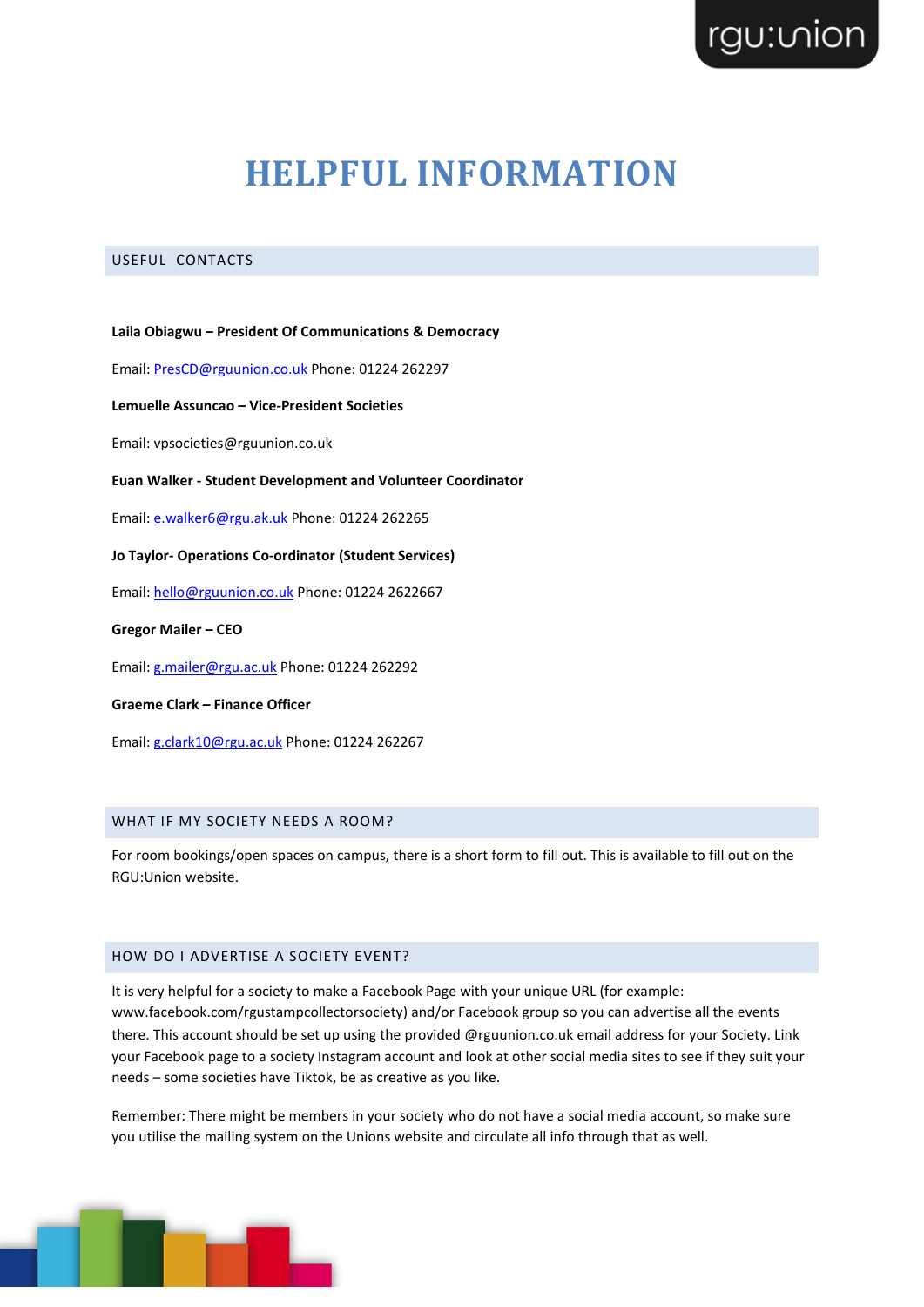# rgu:vion

#### IDEAS FOR EVENTS AND VENUES

Events come in all shapes and sizes and the type of event you put on will depend on what your society does, but most societies have social events at some point during the year and will want to put them on in the city centre, rather than on campus. So with that in mind, where will you host your event?

We get mixed reports on venues, but generally there are some which most societies seem to enjoy using and we get good feedback. We gather all this information (it should be contained in your annual report too) and can advise you on finding a venue which suits your needs, so speak to the Student Development and Volunteering Coordinator when you start planning your event and we can advise on the best options.

### WHAT CAN WE DO TO HELP?

If you contact us at the union with details of your event, we'll do the following:

- BOOK A SPACE ON CAMPUS OR HELP YOU FIND A SUITABLE SPACE IN THE CITY CENTRE
- HELP WITH EVENT PLANNING AND ORGANISATION
- ADVERTISE IT ON OUR FACEBOOK AND TWITTER PAGE
- ADD IT TO OUR WEEKLY WIRED MAILOUT
- GET THE INFO ADDED TO THE UNIVERSITY'S WEEKLY BULLETIN
- PRINT OFF ANY PUBLICITY MATERIALS YOU MAKE
- PUT UP POSTERS FOR YOU AND HAND OUT FLYERS ACROSS CAMPUS

Email the Student Development and Volunteering Coordinator on societies@ rguunion.co.uk with your event info and he'll do the rest!

## FORMS

There are plenty of forms to cover all sorts of situations, from membership forms, application forms and budget request forms to forms for events like risk assessments and room booking forms.

A full list of society forms can be found in the appendix of this pack and online at www.rguunion.co.uk in the societies section.

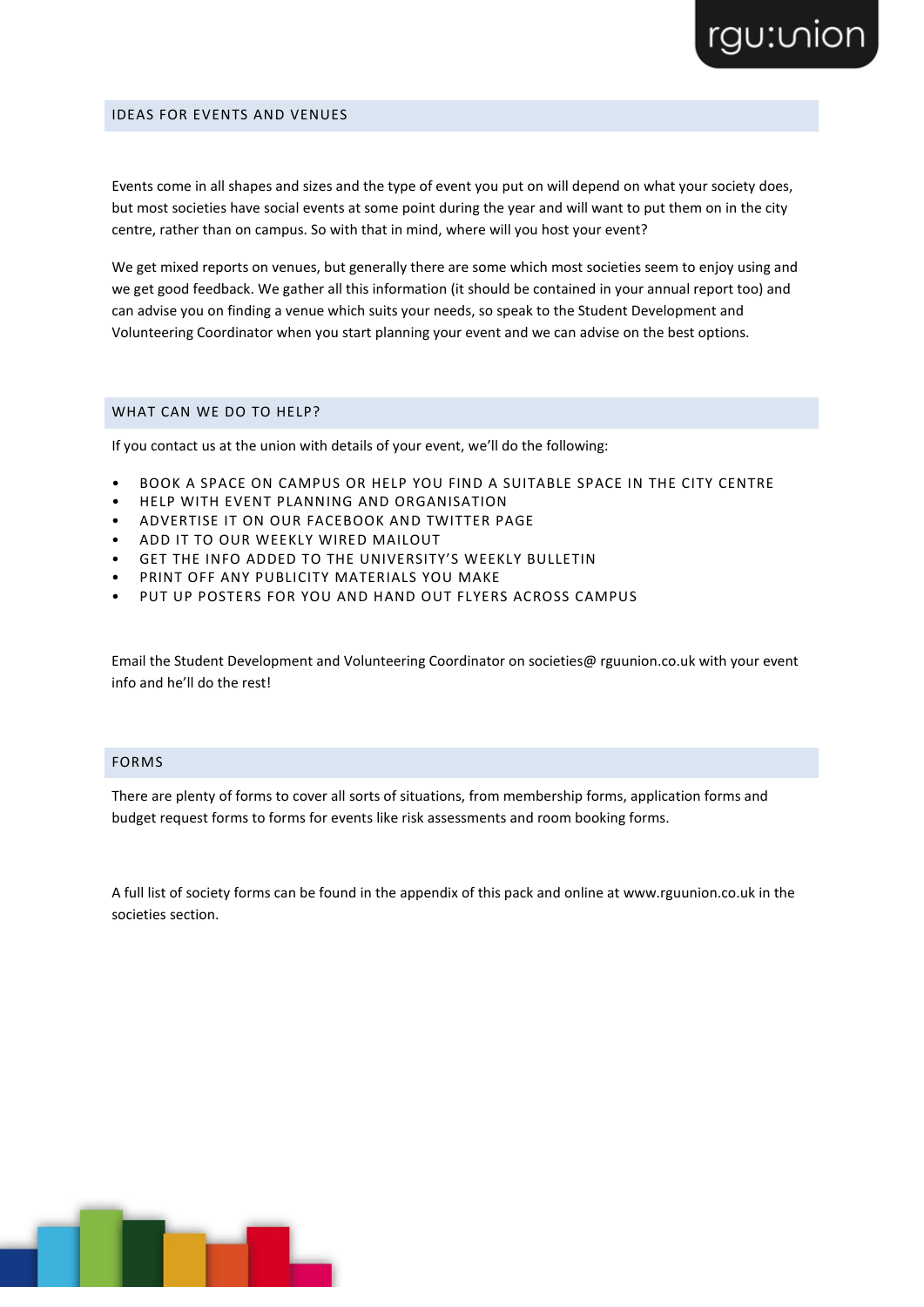

## EXTERNAL SPEAKERS

In regards to society events, there is a slightly different procedure if you are booking a space on campus and you have an external speaker taking part.

## DEFINITION OF EXTERNAL SPEAKERS

An external speaker is an individual or group who is not part of RGU and is coming on to campus to do a talk/lecture/presentation/workshop etc.

For clarification, academic staff from other institutions are also classed as external speakers.

## LEGAL ISSUES AROUND EXTERNAL SPEAKERS

Under the Government's Counter Terrorism and Security Act 2015, all academic institutions have a duty of care and stringent legal responsibilities to monitor and vet any external speakers for events on university property, as the legislation places the onus on the institution to ensure hate speech and radicalisation do not take place on campus, with the aim of safeguarding staff and students.

As such, RGU is now closely monitoring any bookings for external speakers and must approve the speaker before any booking for space on campus can be confirmed.

As RGU:Union does not have rooms/space suitable for many society events on campus, we work with RGU to find suitable spaces for these events. The legal responsibility for these events and the speakers in attendance lies with the university and so they have the final say on any bookings by societies which involve external speakers.

RGU:Union also has a legal responsibility to monitor the activities of all societies in regards to this legislation, to ensure the safety and wellbeing of all our members.

These procedures are for the protection of all students and the university is in constant dialogue with RGU:Union, the NUS, NUS Scotland, other academic institutions and the UK and Scottish Governments on these issues.

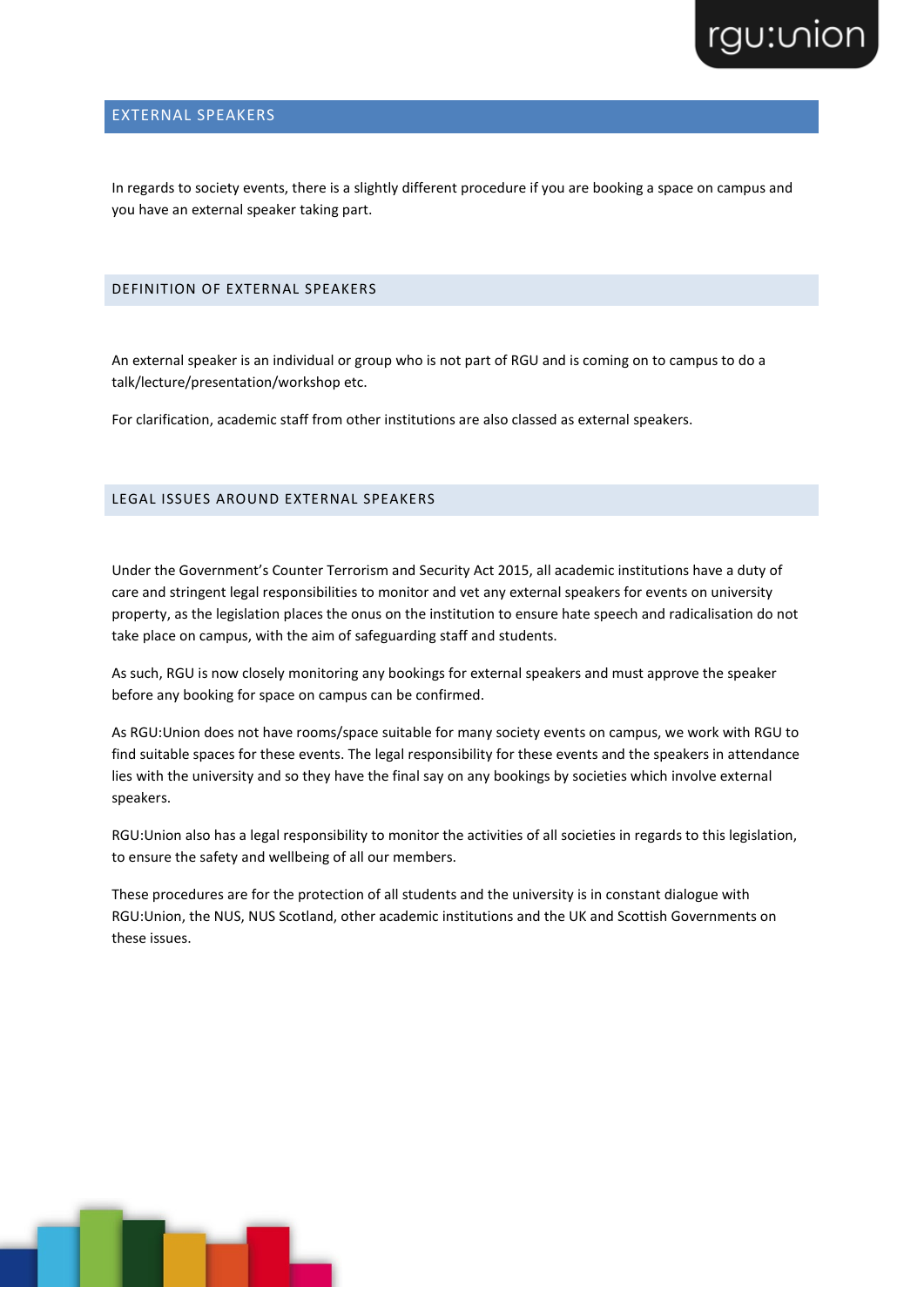# rgu:vion

### BOOKING PROCEDURE

The Room Booking Form on our website contains a section on external speakers and you should complete this if applicable, giving as much information as possible.

RGU could request more information, or may need to conduct some background research into a proposed speaker and it is important to note we cannot envisage how long this process will take. The university will endeavour to conduct this process as quickly as possible, but societies should keep in mind that for any external speaker bookings, the earlier you can submit the booking form, the easier the process will be. All such bookings should be submitted at least three weeks in advance of the event.

## DISPUTES OVER BOOKINGS

Should you submit a request for an external speaker to be present at your event on campus and this request is subsequently refused by RGU, they should respond outlining their reasons for this refusal. Should you wish to dispute this refusal, please in the first instance contact the Student Development and Volunteering Coordinator, either in person or by email on societies@rguunion.co.uk, and appropriate advice will be given.

Please feel free to contact us if you have any queries on the above issues and procedures.

## SOCIAL MEDIA POLICY

Social media sites are an excellent tool for promoting your society, reaching existing members attracting new members and building links with external groups. You'll know which sites are best suited to your society and which ones your members are most likely to use, so we'll leave those decisions to you.

There are however a few housekeeping rules to keep in mind when using your social media profiles so please ensure all society members are aware of these:

- Only current committee members should have access to your society accounts
- Don't rely on social media for reaching your members keep an email list and always email out important information as well
- Remember that you are part of RGU:Union and represent the union as well as your society
- No swearing on your social media profiles
- Do not post anything which could be deemed as offensive on grounds of race, nationality, religion, gender, sexuality, disability or anything else which could be deemed as discriminatory.
- Do not use or alter the RGU logo without permission
- Post regularly in order to keep you society info on people's newsfeeds and maintain a high profile
- Hyperlink to any other groups/organisations you are working with in order to develop strong partnerships
- Speak to us before accepting and sponsorship deals involving social media posts
- Do not breach copyright rules by posting images/text/video you do not have permission to use (especially if your social media profile has RGU in the name!)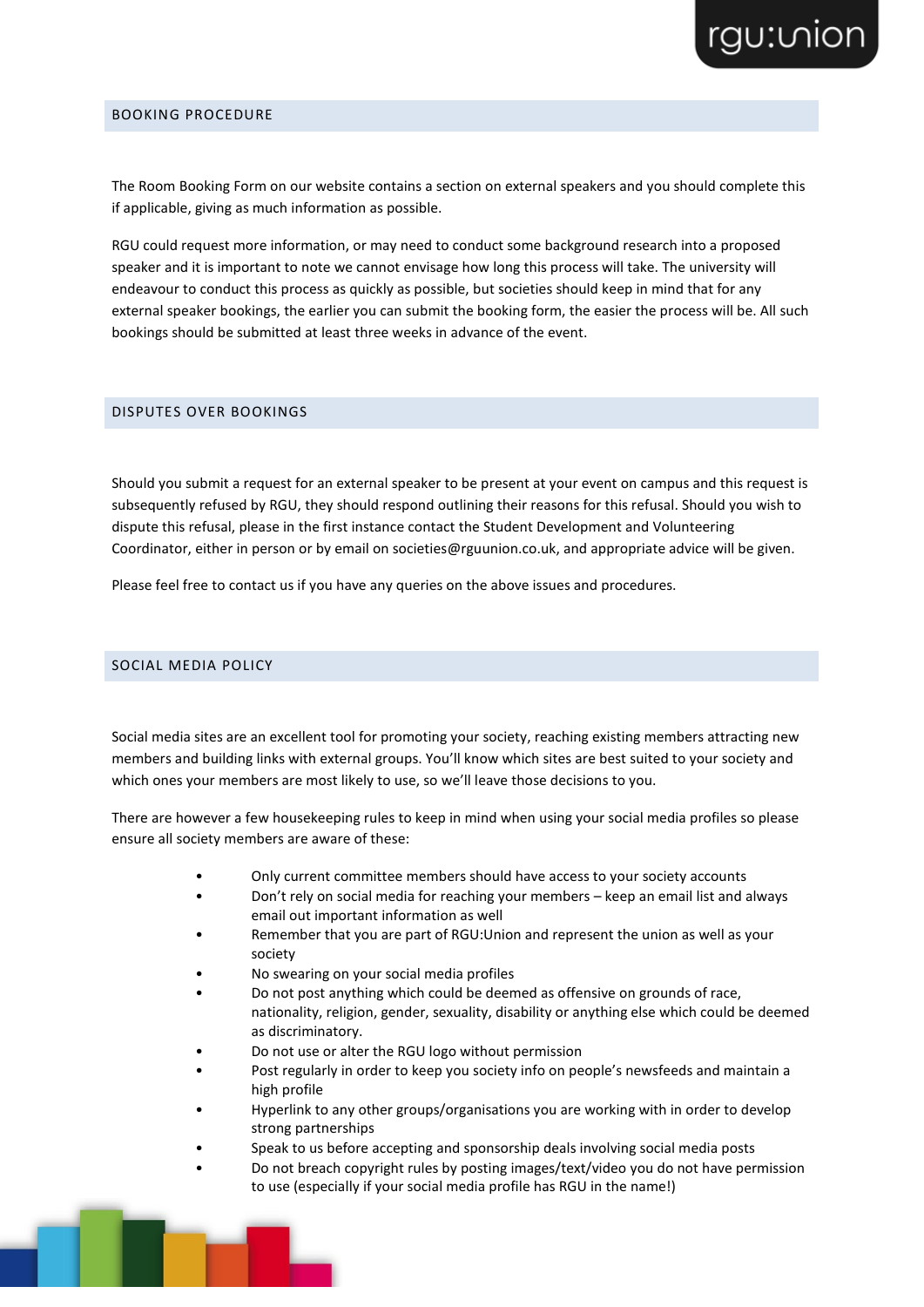• Never give away personal information of your members and keep in mind the Data Protection Act includes giving out the email addresses of your members (commercial sponsors such as bars and clubs will sometimes ask for contact details for your members – never give this info away!) You can consult RGU's social media guidance online for more information: [www.rgu.ac.uk/staff/rightclick-reloaded/general-guidance](http://www.rgu.ac.uk/staff/rightclick-reloaded/general-guidance)

rgu: uion

### RECOGNITION AND AWARDS

- A Student Achievement Awards Ball will be held annually in the second semester in order to recognise the achievements and contributions made by individuals to societies.
- Non-student members may be nominated for receipt of awards at the Student Achievement Awards Ball; should they qualify, they will receive honorary awards.

#### LOGGING VOLUNTEERING HOURS

• All Society members who give their time voluntarily to benefit the Society and others will be encouraged to sign up for volunteering recognition schemes; either the Saltire Awards or the internal volunteering hours recognition which enables volunteers to gain certificates for hours spent volunteering.

*Please encourage your society committee members and yourself to log your volunteering hours to make sure you will get recognition for it at the end of the year. A volunteering hours log sheet can be found on the rguunion.co.uk website and should be sent to the Student Development and Volunteering Coordinator (volunteering@rguunion.co.uk) on an annual basis at the end of February.*

## CONFLICT RESOLUTION

We all hope running a society is a fun and rewarding experience, bringing people together and providing valuable social/academic links. However, from time-to-time, issues emerge where there is conflict, a dispute, or where one or more society members breach society rules or do something which is not in the best interests of the society as a whole.

In these circumstances, the committee needs to work to resolve the issue and the priority at all times must be to reach a solution which protects the society and its members. Removing a member/committee member should always be the last option, used only if other possible outcomes cannot be reached.

RGU:Union should be kept informed of any disciplinary issues or areas where conflict emerges. We will also advise your committee on the options available and the most appropriate actions.

The flowchart on the following page takes you through the process to follow, and the general rule of thumb is to always ask us for advice.